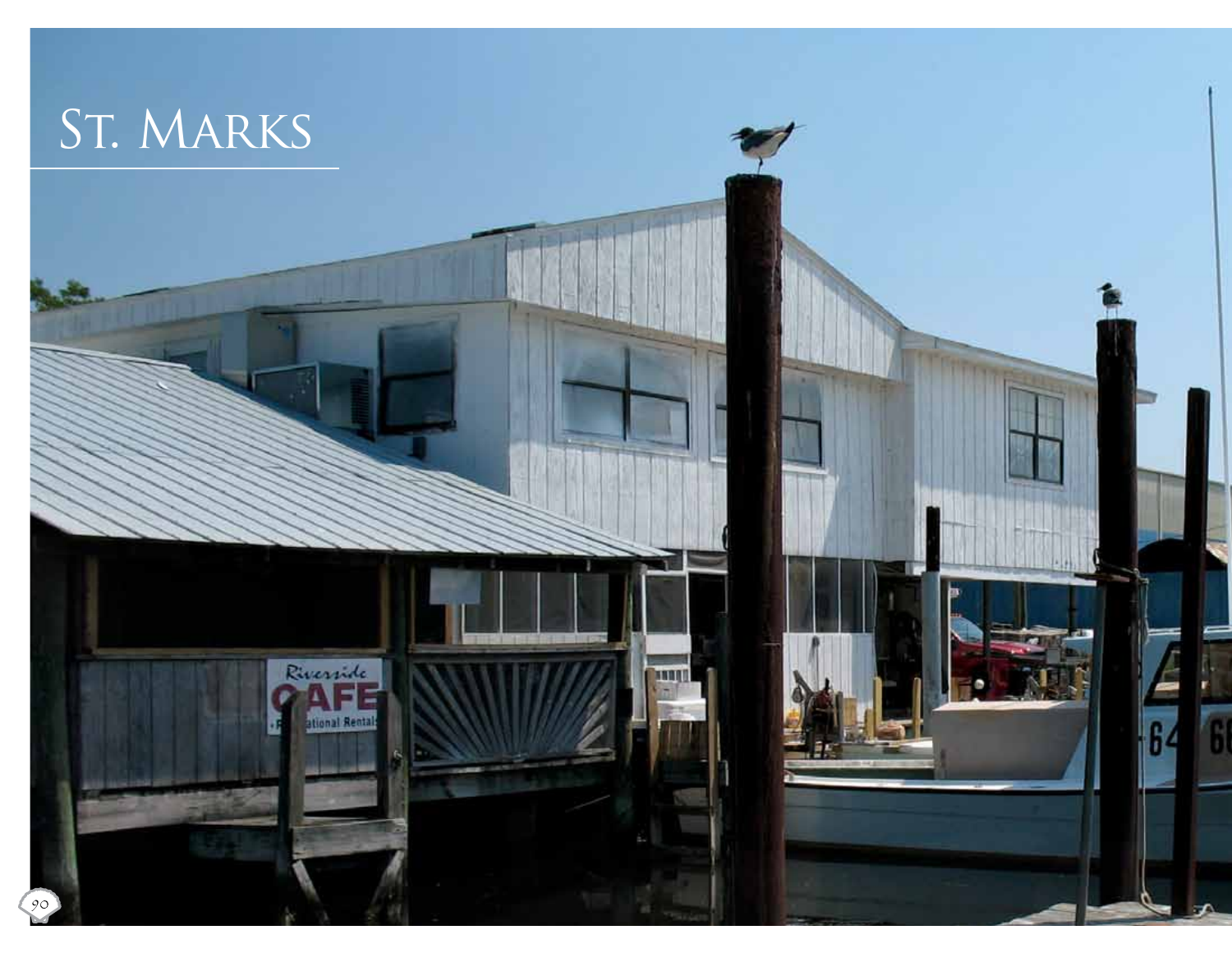## **St. Marks**

# **Community Snapshot**

**VISION:** "To promote controlled economic development while preserving the "Genuine St. Marks Experience." We see St. Marks as a waterfront community that:

- Preserves the fishing community and enhances the experiences of the natural environment, including life on the water
- Preserves and enhances the unique, significant history of the City of St. Marks and adjacent areas
- Ensures public access and open areas on the river
- Provides a retreat/getaway atmosphere
- **is a place to live, work, and relax for a lifetime**
- Is a fruitful place to invest financially and personally"

#### **DESIGNATION:** 2007

#### **APPLICANT:** City of St. Marks

**STATUS:** Active; committee and subcommittees meet reqularly; Partnership acts as Advisory Board to City Commission.

**KEY ACCOMPLISHMENTS:** Boardwalk along river; upgrades to boat ramps and parking; feasibility and marketing study for conference center; oral histories of St. Marks residents; historical marker development; Historic St. Marks symbol for marketing and branding.

**CURRENT CHALLENGES:** Recruiting additional volunteers to be members of subcommittees; funding sources for stormwater planning.

**FUTURE ENDEAVORS:** Evaluation of the goals and objectives associated with the vision; setting priorities; consider organizational options for 2009 including creation of a 501(c)(3) non-profit organization to maintain focus on the waterfront.

#### **FLORIDA ASSESSMENT OF COASTAL TRENDS DATA:**

| <b>Number of Active Volunteers:</b> | 29       |
|-------------------------------------|----------|
| <b>Volunteer Hours Contributed:</b> | 1.704    |
| <b>Public Dollars Contributed:</b>  | \$59,858 |
| <b>Private Dollars Contributed:</b> | \$21,200 |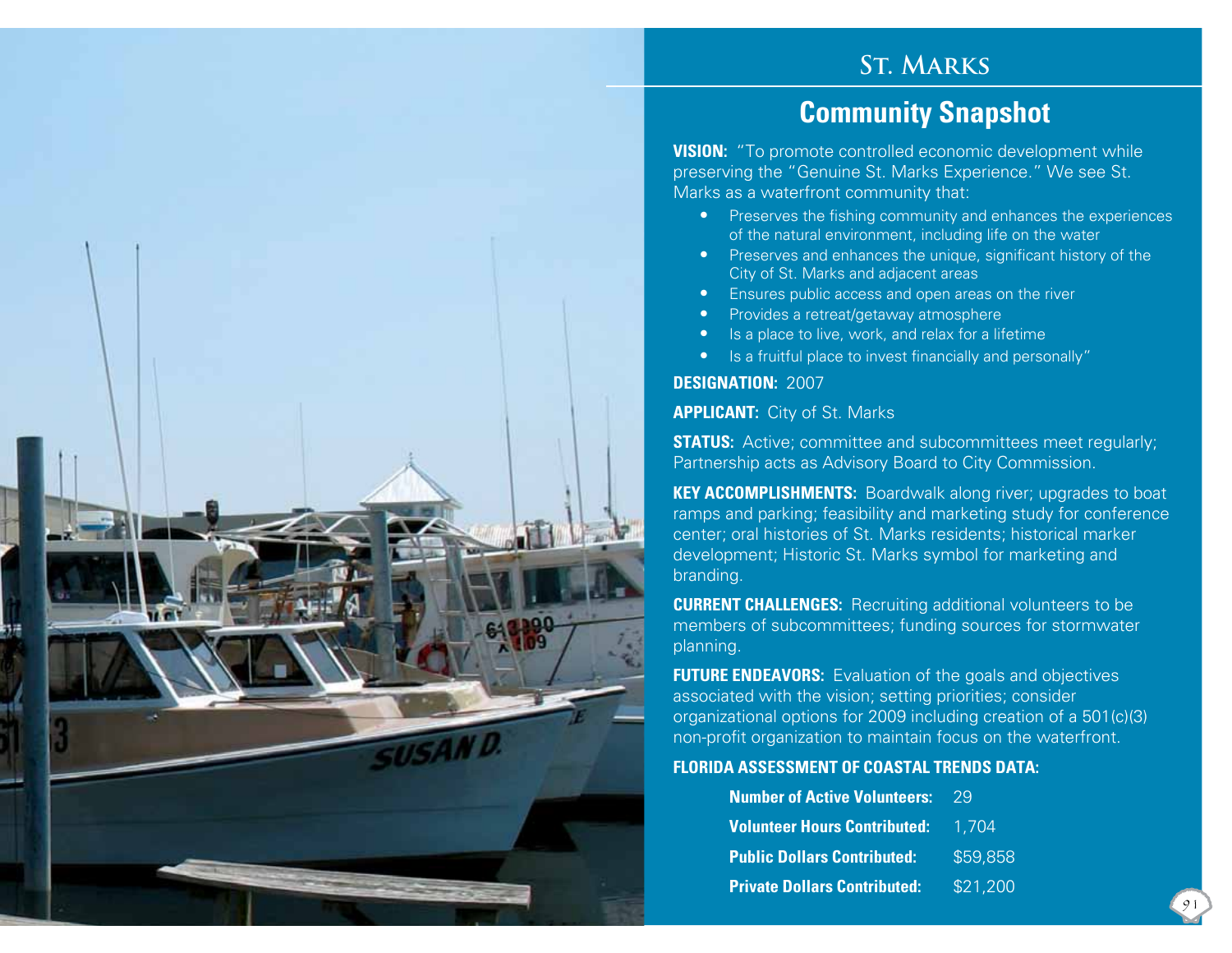# St. Marks



St. Marks lies along a stretch of Florida's coastline, 25 miles south of Florida's capital in Tallahassee, known for sea grass not sand beaches, slow moving rivers, and towns just off the beaten path. With barely 300 inhabitants, the City is one of Florida's smaller municipalities and only one of two incorporated areas in Wakulla County.

Commercial, recreational, and sportfishing boats line the waterfront; some are tied to docks, others are stored in over-water sheds, off-the-water dry stack buildings, or on trailers parked behind chain link fences. Just one waterfront restaurant remains open since Posey's Oyster Bar suffered storm damage in 2005 that led to condemnation of the two-story hotspot. Off-water eateries keep up the coastal tradition, promising shrimp, fish sandwiches, and other seafood to visitors who arrive by road, water, or the Tallahassee–St. Marks Historic Railroad State Trail that ends at the water's edge.

### Visions of Revitalization

St. Marks has transitioned from a 16th century Spanish fort and military trading and distribution center, to a 20th century industrial center to more recent decline. From its origin during the period of Spanish settlement in Florida through the Civil War, St. Marks served as an important outpost, as a distribution point for arms and, later, cotton. The fort – San Marcos de Apalache – and a lighthouse constructed in the 1830s are on the National Register of Historic Places. A state park provides interpretive displays on the community's rich history.

Today, an oil refinery and supporting docks are defunct, relics of a time when tugs pushed barges of crude oil from Pascagoula, Mississippi to North Florida. At one time party boats carried tourists out to fish on the river and the Gulf. Now restaurants, bars, marinas, and a general store are the economic engine, dependent on weekend and summer boaters from Tallahassee and South Georgia. The revitalization — now in the start-up phase with help from Waterfronts Florida — reflects the resilience of local folks and a panel of supportive elected officials confronted by a natural disaster named Dennis.

First the disaster, then the response. Nothing in recent memory prepared St. Marks or other coastal communities in Florida's Big Bend for the devastation that rolled in July 2005 on a 10- to 12-foot storm surge linked to Pensacola-bound Hurricane Dennis. Posey's and other waterfront establishments were flooded. By 2007, some 69 percent of the buildings in the waterfront area were vacant, victims of the storm and a sagging regional and national economy.

Yet, the aftermath of Dennis sparked a grassroots initiative that set the citizens on course to revitalize their hometown. Everybody pitched in, including a gentleman known for offering pickup and delivery service to get people to meetings. The visioning paralleled the City's work to develop a master plan and investigate the ins and outs of the Community Redevelopment Area concept, so elected officials endorsed the work and appointed a special committee. The resulting vision is straight-forward and to-the-point:

- People do not want to see St. Marks lose its flavor, the community is laid back and comfortable, it's not a Panama City Beach
- Encourage sportfishing
- Support local business

By 2007, with less than a year under its belt, the St. Marks Waterfronts Florida Partnership set out a strategy to dream big, create foundations for reality, and capture small wins along the way. The Partnership hired a program manager — the individual who was instrumental in launching the Panacea Waterfronts Partnership